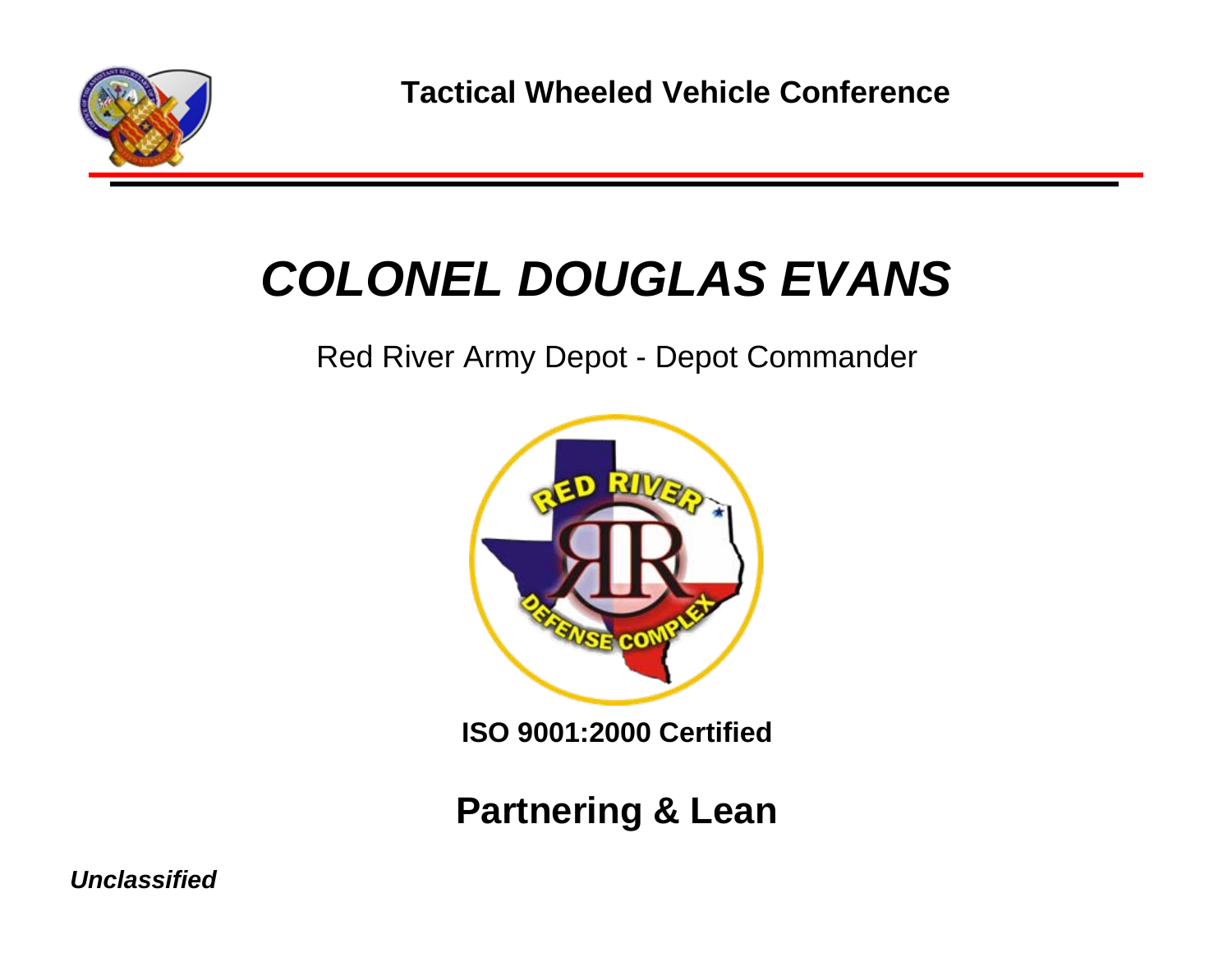

#### **Public-Private Partnerships Work**

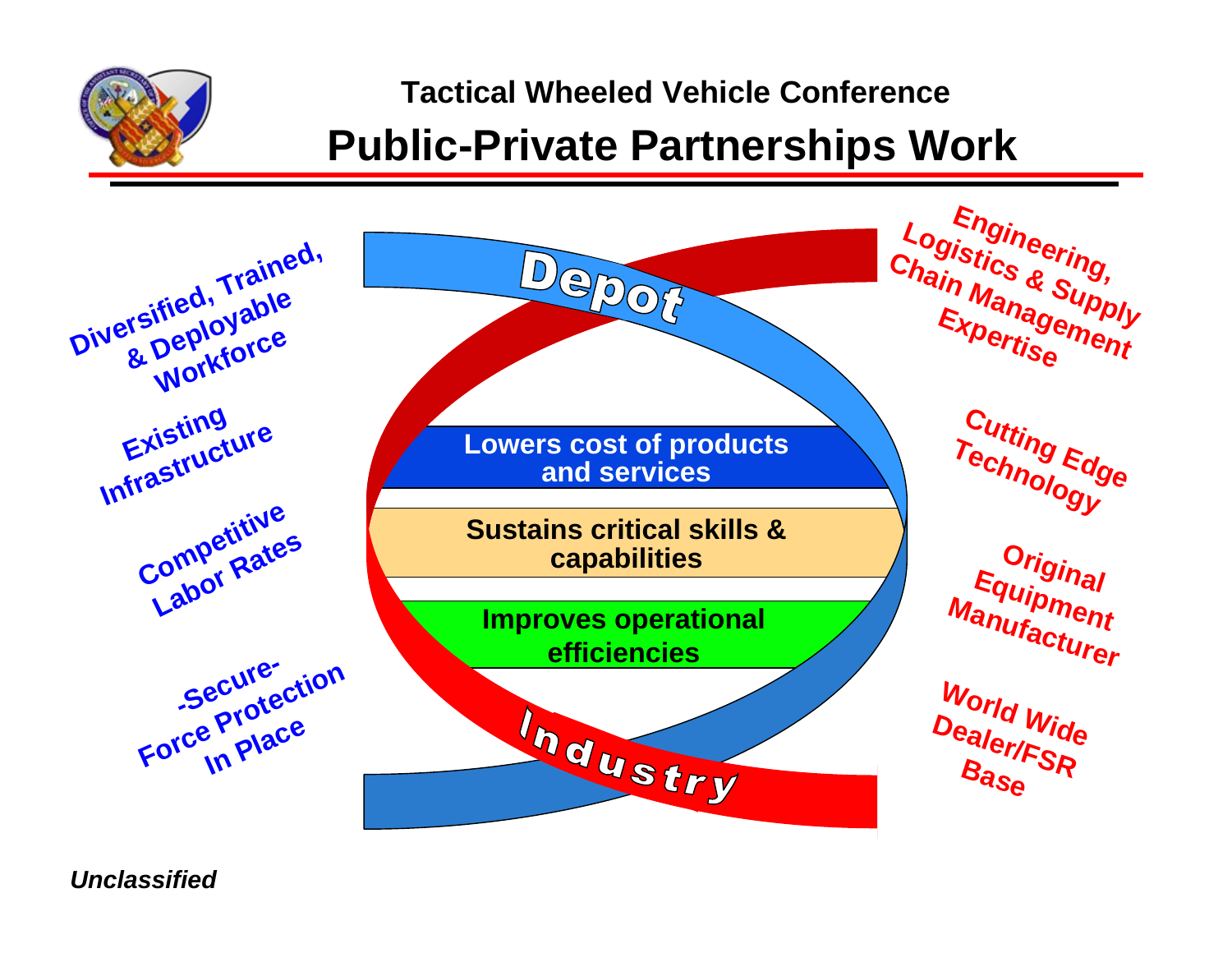**Tactical Wheeled Vehicle Conference High Mobility Multi-purpose Wheeled Vehicle**

#### **Direct Army Program to RRAD for Reset & Recap**

#### $\blacksquare$ **RRAD is Prime**

- Program Management
- Technical & Engineering Support
- $\blacksquare$ Quality
- Manages Sub-Contracts for Engines, Transmissions, & other Outsourced Work
- Direct Labor for Reset & Recap

#### **Customer Pay Contract to AM General**

- **Supply Chain Management** 
	- Procures & Stores Parts
	- Configures Parts to Work Station Sets
	- Delivers Parts and Work Station Sets to the Production Shop Floor

#### $\blacksquare$ **Benefits to the Army**

- Parts Are Stored Off Site No Warehouse Space Required on RRAD
- No Production Line Stoppage for Parts Shortages in Over 400 Days
- **Production Line Efficiency Maintained**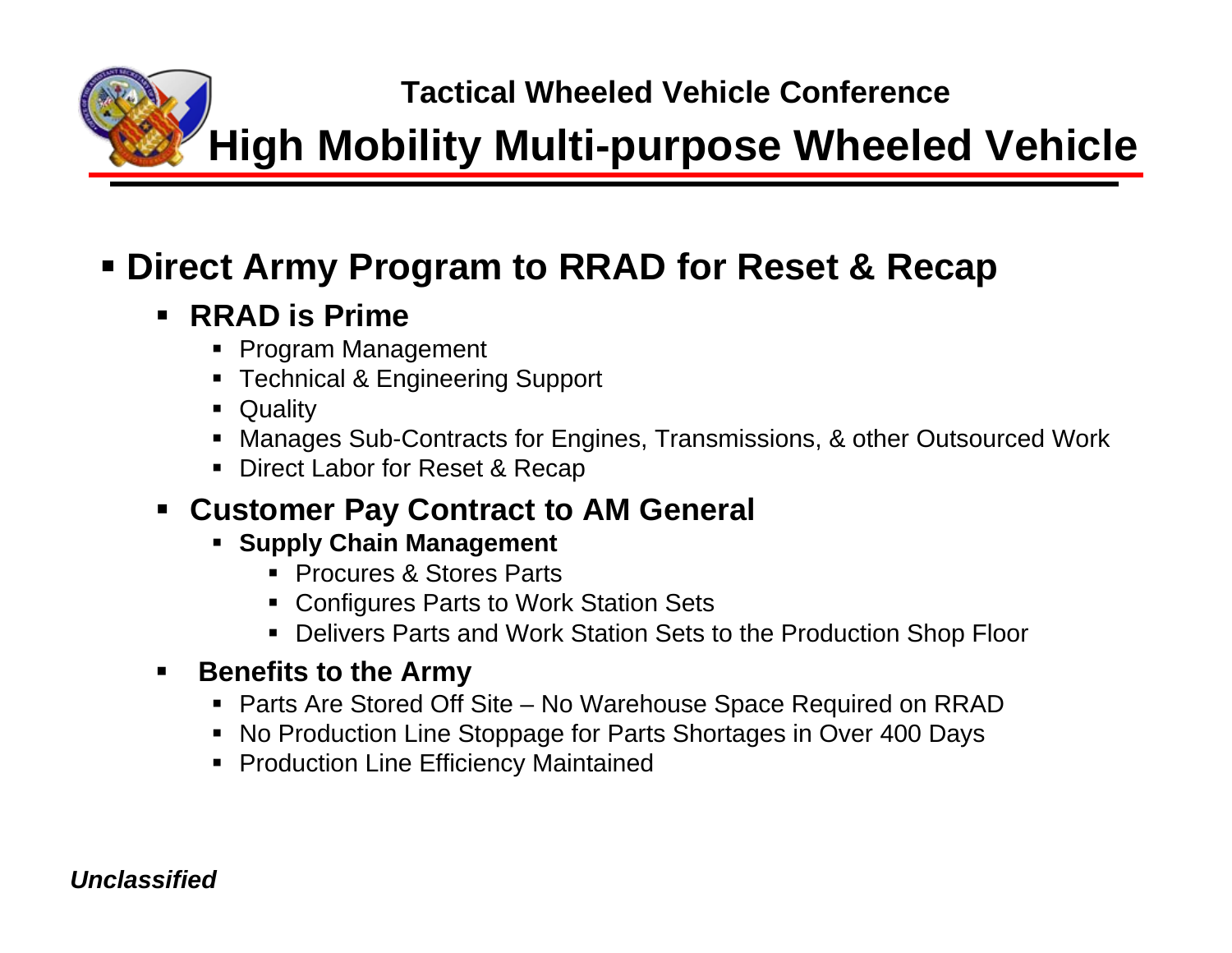## **Family of Medium Tactical Vehicles (FMTV)**

#### **P3 with BAE Systems Mobility and Protection Systems**

#### **BAE Systems is Prime**

- Program Management
- Technical & Engineering Support
- Provides Qualified Cabs (GFM from SIAD)
- Manages CFM Sub-Contracts for Axels, Engines, Transmissions, Cranes, & other Major Components
- Provides Supply Chain Management Support to RRAD

#### **RRAD is Sub-Contractor**

- Provides Facilities, Tools, & Equipment
- Expedites Parts and Stocks Bins
- Performs Direct Labor for Reset

#### $\blacksquare$ **DCMA on Site at RRAD**

#### $\blacksquare$ **Benefits to the Army**

- Establishes Depot Capability at RRAD
- **Sustains Critical Skills & Capabilities**
- **Provides Cadre of Skilled Personnel for Deployment**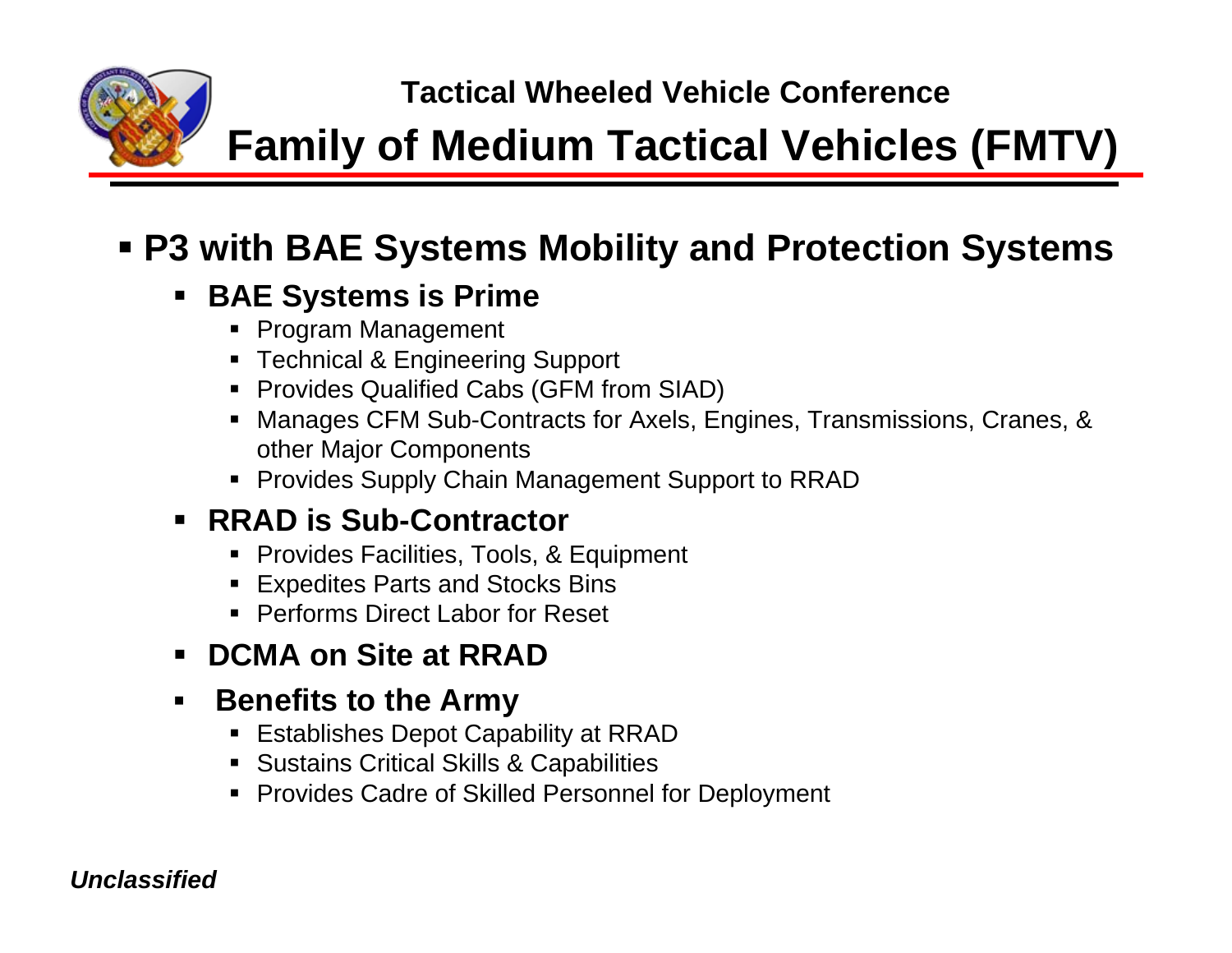## **Family of Heavy Tactical Vehicles (FHTV)**

### **P3 with Oshkosh Truck Corporation (OTC)**

- **Performance Based Logistics (PBL) Contract**
	- HEMTT
	- HET
	- PLS

#### **OTC Is Prime**

- Program Management
- Technical & Engineering Support
- Quality Oversight
- Supply Chain Management
	- Procures and Stores Parts
	- Configures Parts to Work Station Sets
	- Delivers Parts and Work Station Sets to the Production Shop Floor

#### **RRAD Is Sub-Contractor**

- Facilities, Tools, & Equipment
- Direct Labor

#### **Benefits to the Army**

- Standardized SOW Between RRAD & OTC Transparent to War Fighter
- OEM Warranty via OTC worldwide service centers & dealerships
- Configuration Management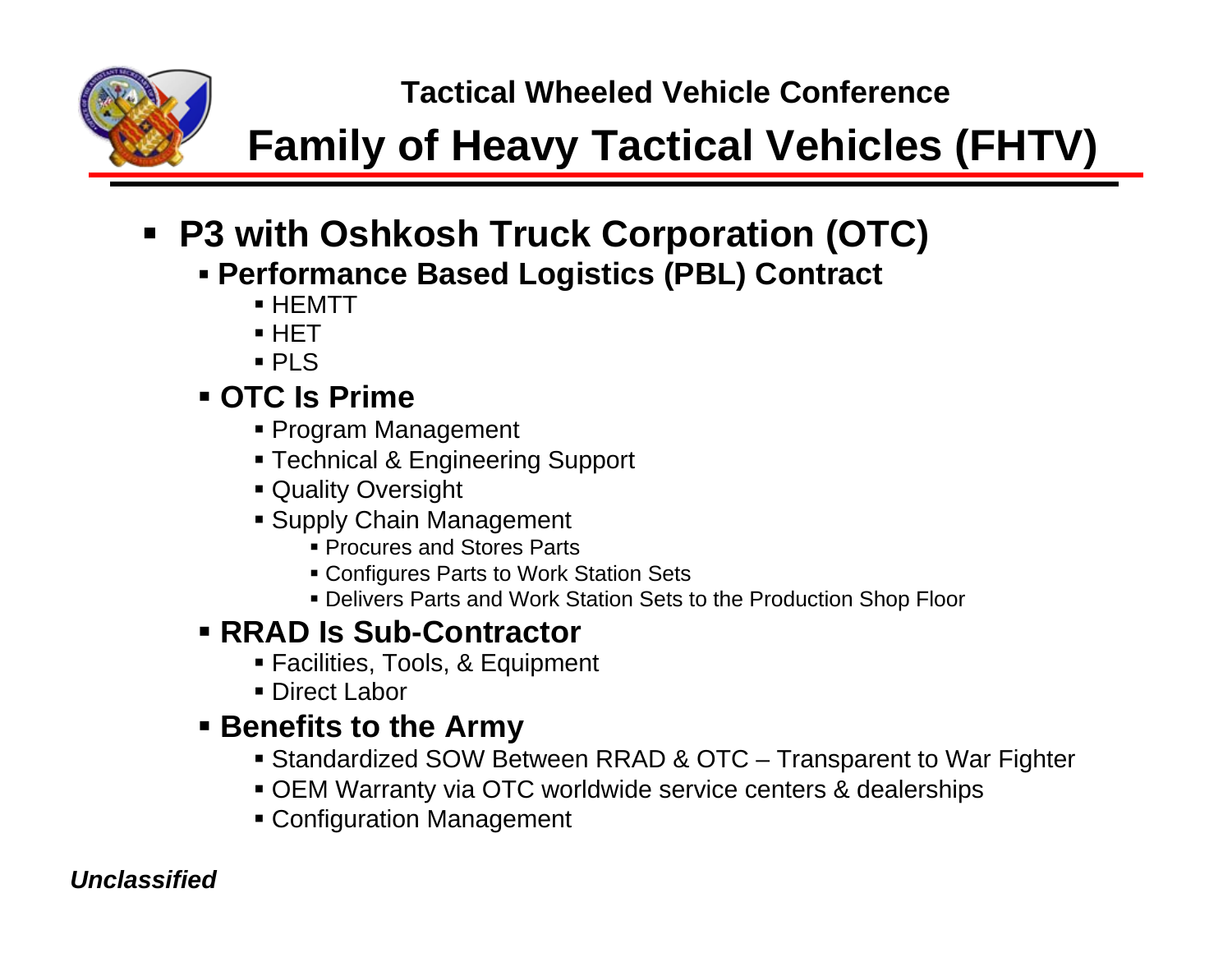

## **Mid-Range Caterpillar Engines**

#### **Six Sigma Charter Team Established Feb 07**

- Caterpillar Corporate
- Caterpillar Holt
- RRAD
- TACOM

#### **Objectives**

- Establish Mid-Range Caterpillar Engine Repair Capability at RRAD
- Compliance with Established Caterpillar Certified Processes & Procedures
- Direct Labor Performed by RRAD
- Develop P3 with Caterpillar
	- Supply Chain Management to Obtain Certified Caterpillar Parts
	- Warranty Claims & Service by Caterpillar Dealerships and Service Centers (worldwide)

#### **Pilot Overhaul On Going**

Data Will Drive Business Case Analysis for Future Work

#### **Benefits to the Army**

- Utilize Caterpillar Proven Experience from Commercial Engine Sector
- Data Collection for Determination of Maintenance Requirements
- Warranty Claims & Service by Caterpillar Dealerships and Service Centers (worldwide)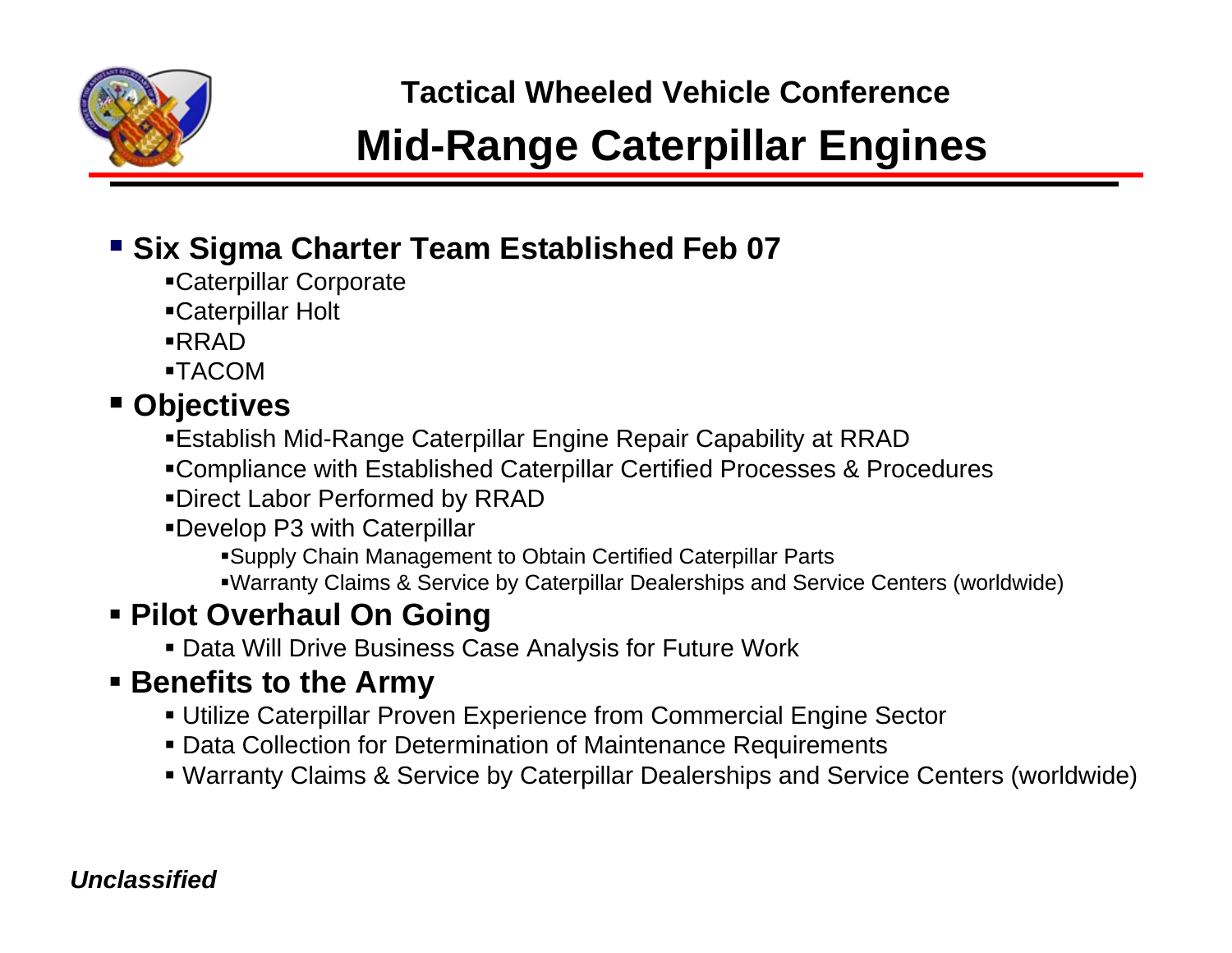

## **Armored Security Vehicle**

#### **P3 with Textron Marine & Land Systems**

#### **Textron is Prime**

- Provides Access to TDP
- Provides Technical, Quality, & Engineering Support to RRAD
- **Provides Supply Chain Management to RRAD**

#### **RRAD is Sub-Contractor**

- Provides Facilities, Tools, & Equipment
- Performs Direct Labor for Reset

#### **Pilot Overhaul On-Going**

- Establish Baseline SOW
- Develop Standard Processes by Work Station
- Develop Business Case Analysis for Future Work

#### ٠ **Benefits to the Army**

- Establishes Depot Capability at RRAD
- **Sustains Critical Skills & Capabilities**
- **Provides Cadre of Skilled Personnel for Deployment**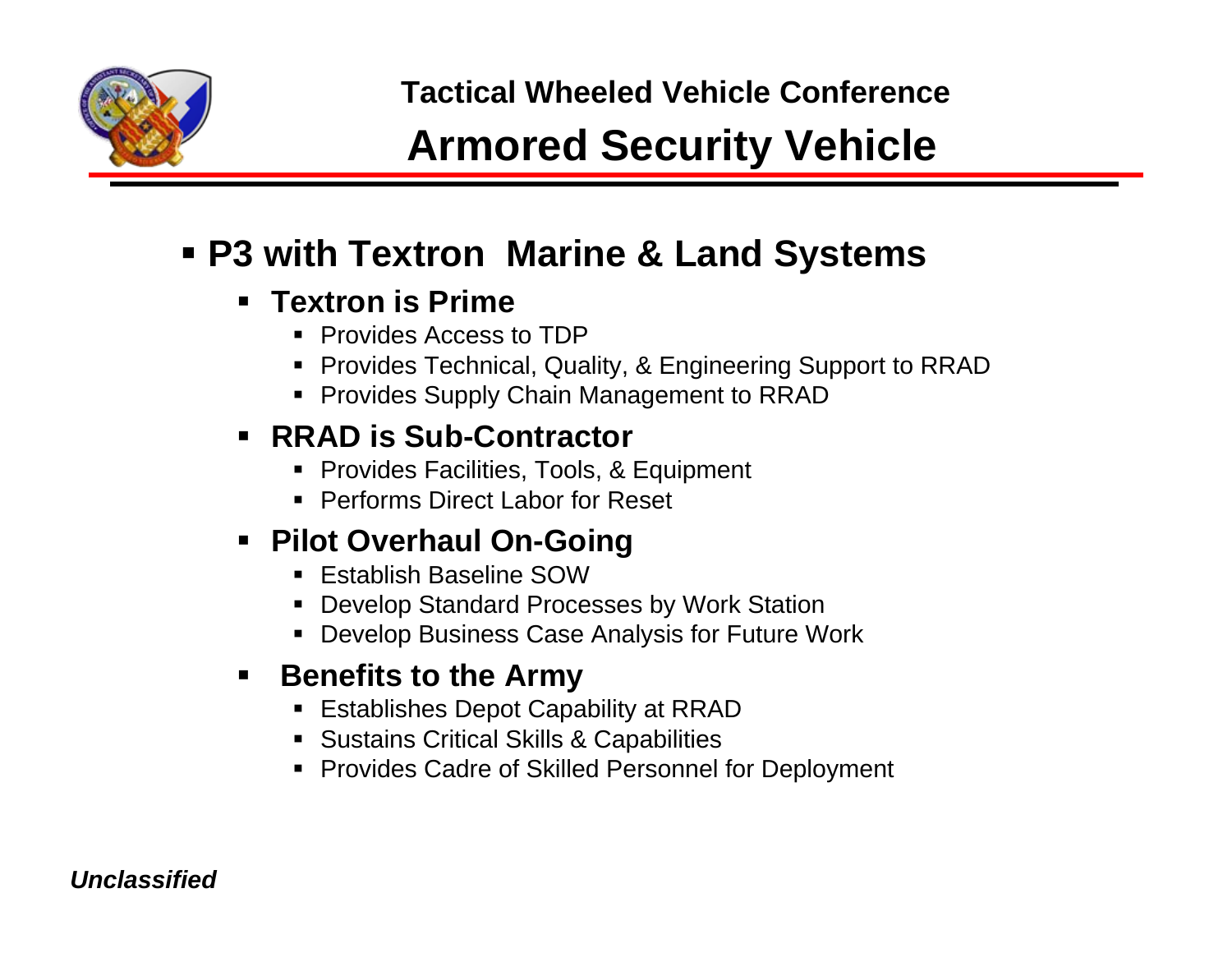

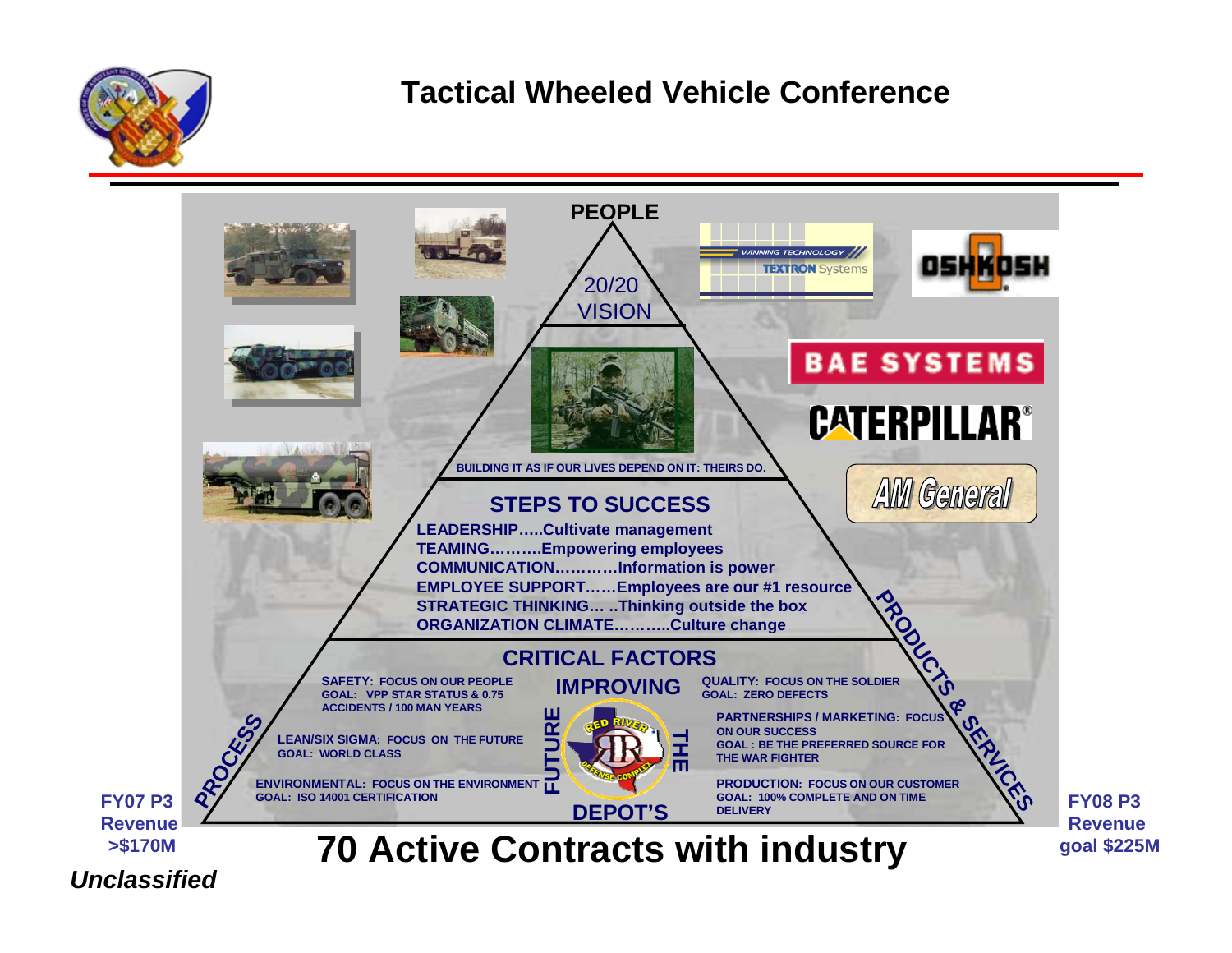

## *DR. JOHN GRAY*

Letterkenny Army Depot - Deputy to the Commander



#### **Partnering & Lean**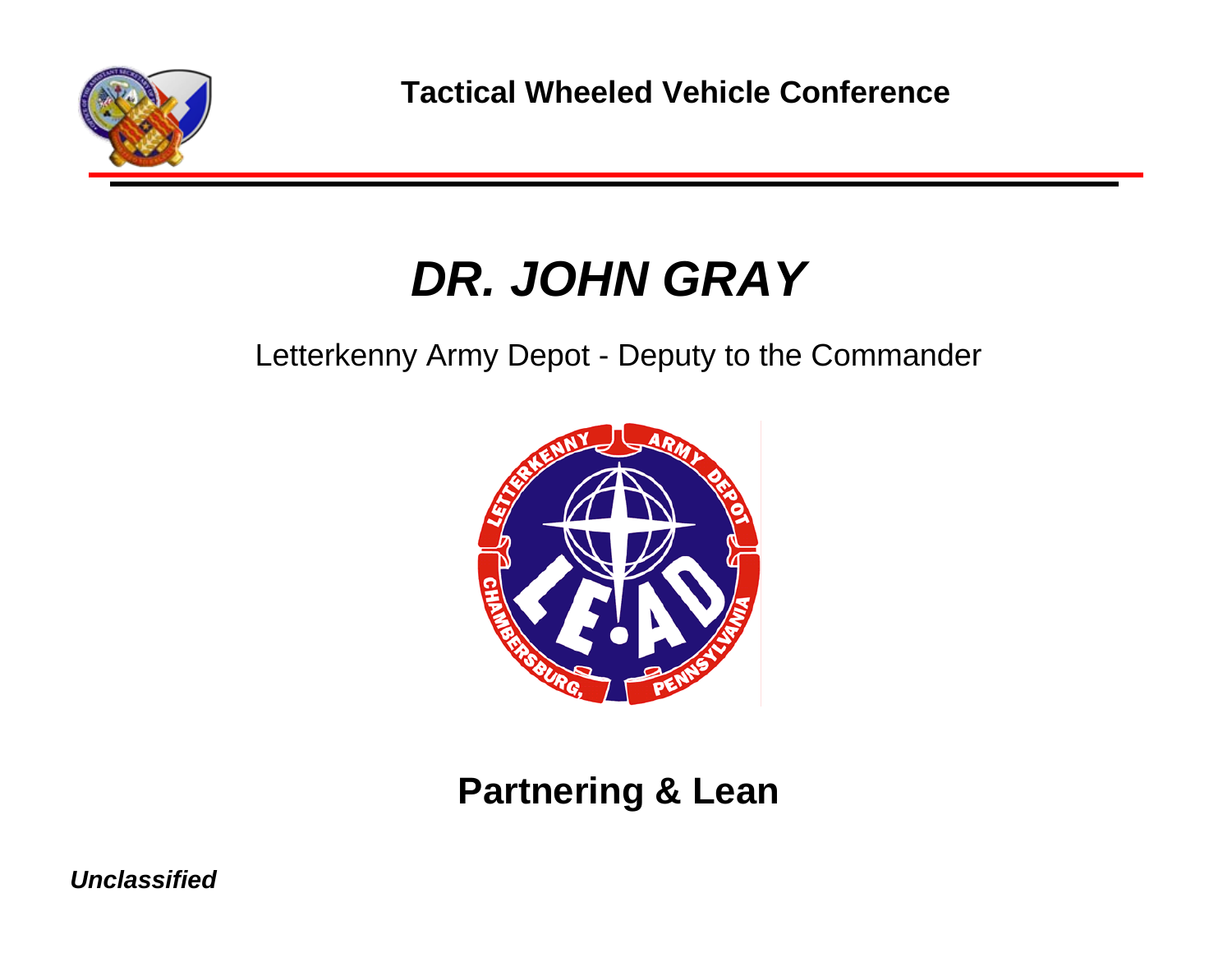

#### **Partnership** –-a relationship resembling a legal partnership and usually involving close cooperation between parties having specific legal rights and responsibilities

# **SHIP PARTS Supplier Partnership Provider Partnership**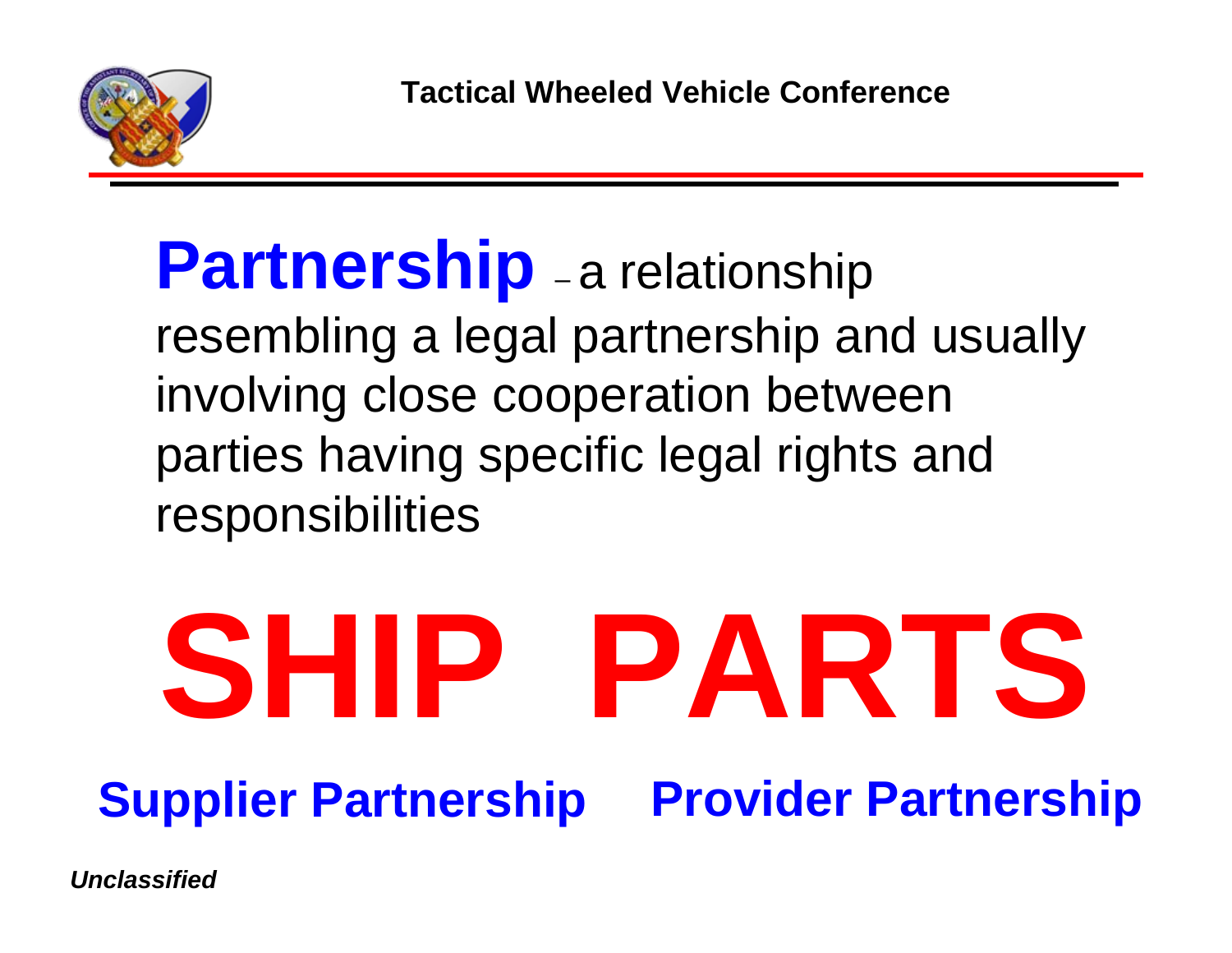

## **Customer Pay - Integrated Supply Chain Partnership**

- • **Achievable With New Business Practices**
	- **Not unlike "Prime Vendor"**
	- **Modeled after industry practice**
	- **Strength of industry in Supply Chain management**
- • **Reduction of Inventory and Storage Costs**
- $\bullet$  **Better Forecasting and Demand Collaboration**
- $\bullet$  **Cost Per Vehicle is Down**
- $\bullet$  **Strong and common supply chain between OEM and Life cycle Maintenance Activity**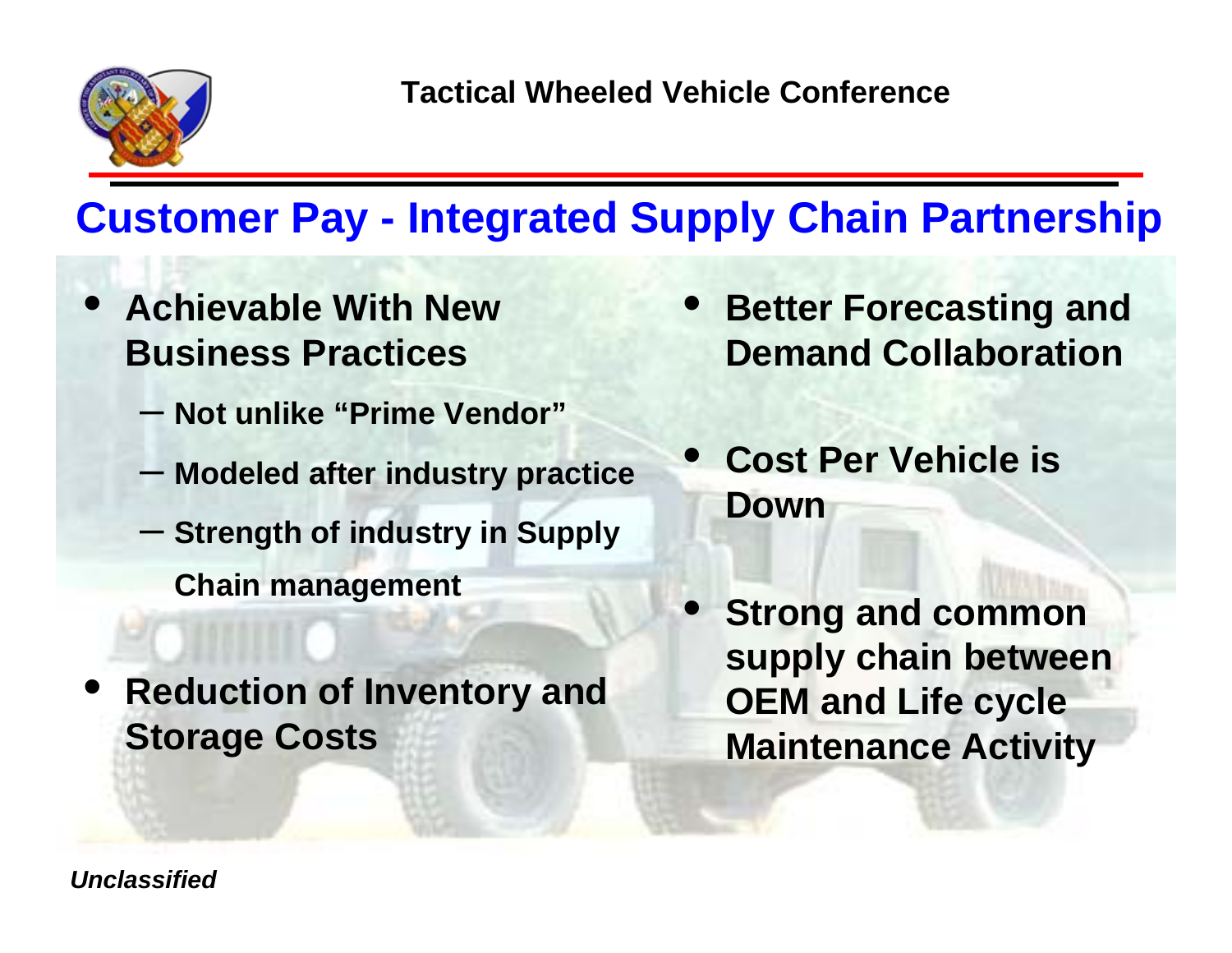

## **Core Competency**

- Supply chain management
- Obsolescence management
- Engineering management
- Program management

## **Industry Military Depots**

- Artisan technicians
- Established repair capability
- Diversity of capability
- Infrastructure
- Integral to defense maintenance systems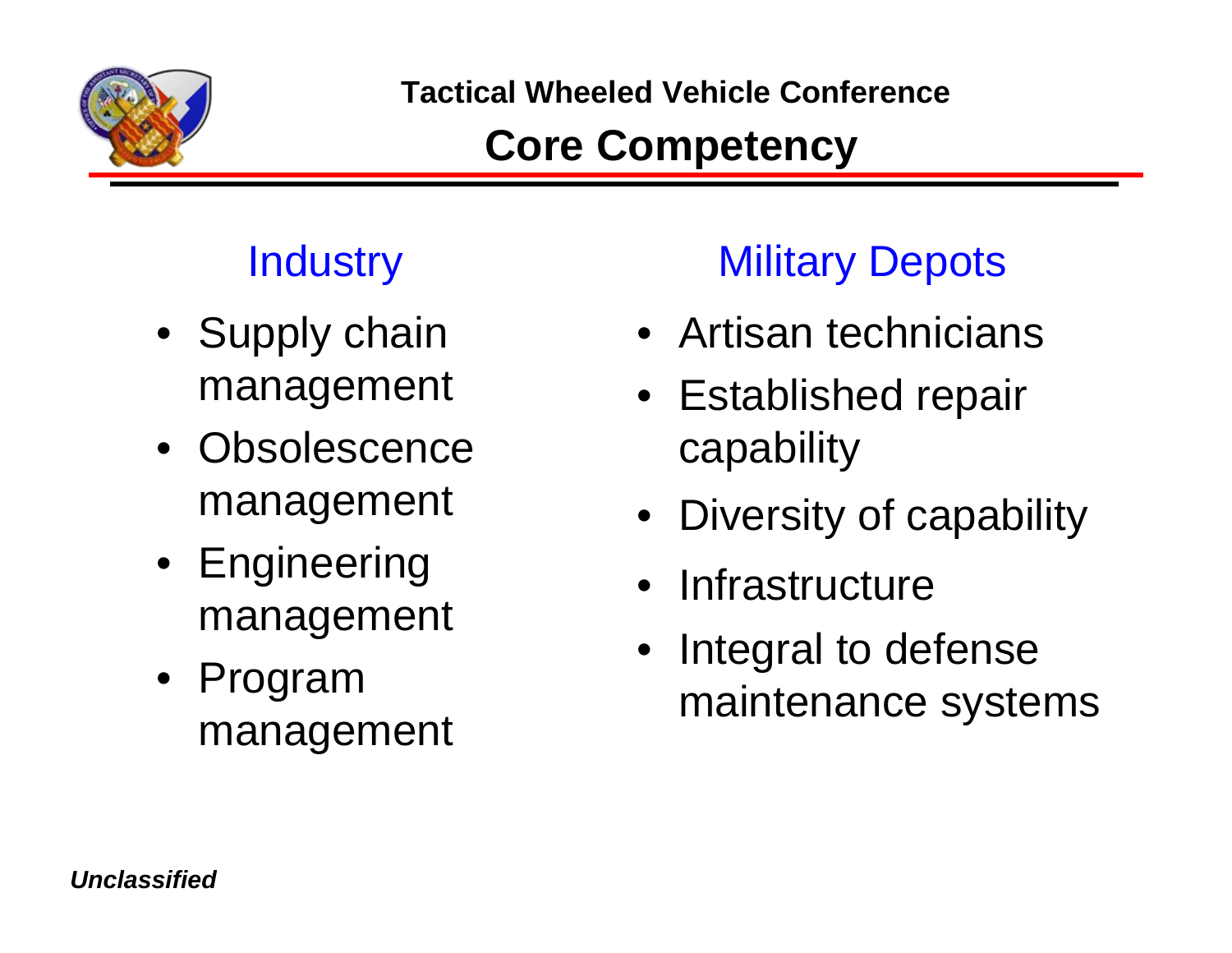

## **Partnerships of the Future**

- Shared Information
- Integrated enterprise
- Focus on total enterprise performance
- No clear boundary

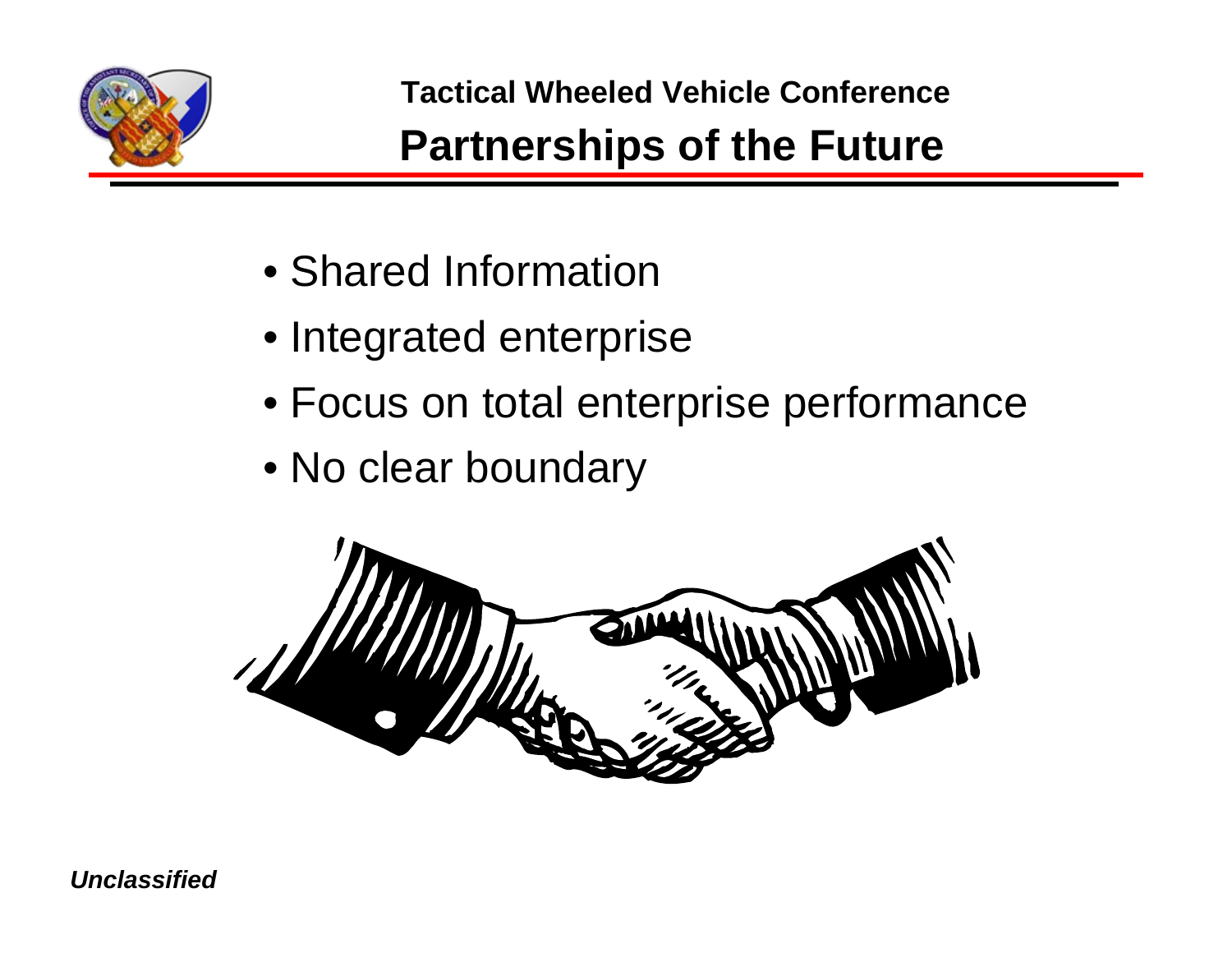

#### **Where We Want To Go in the Future**